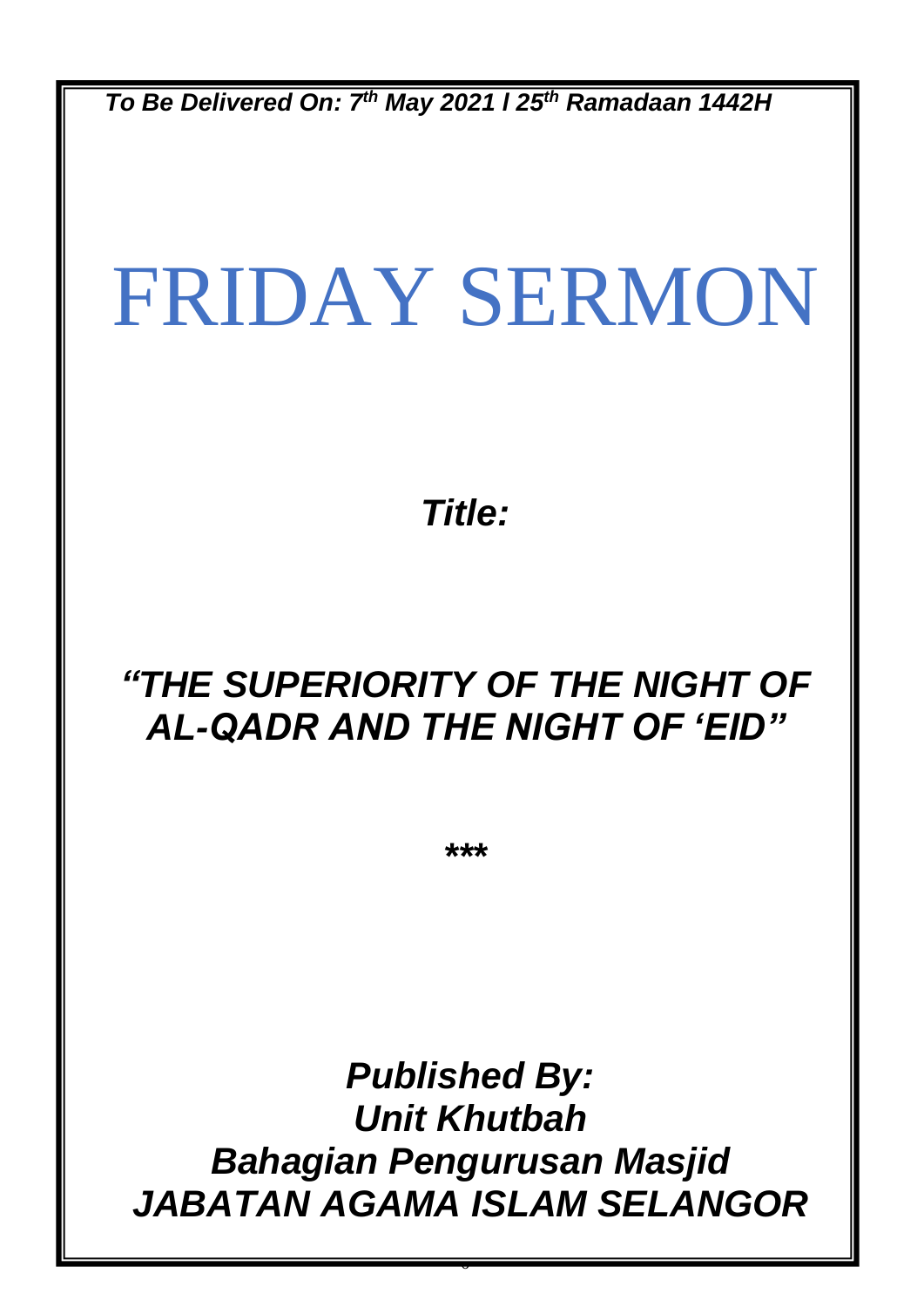#### *"THE SUPERIORITY OF THE NIGHT OF AL-QADR AND THE NIGHT OF 'EID"* .<br>با ن<br>ا اَلْحَمْدُ لِلَّهِ الْقَائِلِ : وَ و<br>و ْ<br>م  $\overline{\phantom{a}}$ ֦֧֦֧֦֧֦֧֦֦֜֜֜֜֜֜֜֜֜֜֜֜<mark>֦</mark>  $\overline{\phantom{a}}$  $\frac{1}{2}$ ֦֧֦֧֦֧֦֧֦֧֦֜֜֜֜֜֜֜֜<br>֧֝֜֜**֓** وَاذَكَر و<br>م <u>ہ</u><br>:  $\ddot{\cdot}$ ون د و<br>د  $\frac{1}{\alpha}$ و المجموعة ة  $\ddot{\cdot}$ يخيف  $\frac{1}{\alpha}$ فْسِكَ تَضَرُّعَا وَ  $\ddot{\cdot}$  $\ddot{\cdot}$ يِف ن ك َّ بة<br>ب ىر<br>پ ¤<br>ر الجَهْرِ  $\frac{1}{2}$  $\overline{a}$ ہ<br>ا  $\Rightarrow$  $\ddot{\cdot}$ مِنَ الْقَوْلِ  $\ddot{\phantom{0}}$  $\ddot{\phantom{0}}$ لقَوَلِ بِالغُدُوِّ ہ<br>1 ں<br>م لغُدُوَّ و<br>ا و<br>و ہ<br>1 i<br>C وَٱلۡٱصَالِ وَلَا تَكُن مِّنَ ڪُن مِّ ر  $\ddot{\cdot}$ ت  $\tilde{1}$ َل  $\frac{1}{c}$ وَلَا تَكُن مِّنَ ٱلۡغَٰفِلِينَ َٰ لغَنْفِلِينَ ۞ ا ہ<br>1 بة<br>و اَّشْہَدُ أَنْ لَّا إِلَهَ إِلَّا اللَّهُ وَحْدَهُ لاَ شَرِيكَ لَهُ وَأَشْہَدُ أَنَّ مُحَمَّدًا ر<br>زار ْ े<br>द् الا<br>ا ិ<br>• ر<br>پنج َ<br>م  $\frac{1}{\epsilon}$  $\frac{1}{2}$ ا<br>ا ً<br>أ ل<br>م  $\frac{1}{2}$ انا ..<br>-<br>- $\frac{1}{1}$ ر<br>مړ ْ ا<br>ب  $\tilde{\cdot}$ ,<br>A ر<br>م  $\overline{\phantom{a}}$  $\mathbf{r}$ ं<br>रू  $\frac{2}{\lambda}$ َ  $\frac{1}{2}$ عَبْدُهُ وَرَسُوْلُهُ. اَللَّهُمَّ صَلِّ وسَلِّم عَلَى سَيِّدِنَا مُحَمَّدٍ وَعَلَى آلِهِ ـ  $\overline{\mathbf{r}}$ ِ<br>م  $\tilde{\cdot}$ <u>لم</u> ر<br>م ,<br>ጎ  $\ddot{\phantom{0}}$  $\frac{1}{1}$  $\overline{\mathbf{1}}$ ِ<br>م  $\tilde{\mathbf{i}}$ لة<br>م )<br>)<br>) ش<br>آ  $\mathbf{r}$ .<br>د  $\ast$ ់<br>្ ,<br>,  $\ddot{\phantom{0}}$  $\tilde{a}$  $\frac{2}{\lambda}$ و<br>ا ំ<br>រ ً<br>م و*َص<sub>َ</sub>حْبِهِ <sub>ۦ</sub> أَجْمَعِيْنَ.* ْ  $\ddot{\phantom{0}}$ ់<br>(  $\tilde{a}$  $\tilde{\mathbf{r}}$ آ ي ، ف د ع ا ب م أ ون م ل سْ ْ  $\frac{1}{1}$  $\frac{1}{2}$ .<br>و ំ<br>រ  $\ddot{\cdot}$ لة<br>م ِ<br>پنج  $\ddot{\phantom{0}}$ ,<br>ለ أَيُّهَا الْمُسْلِمُونَ اِتَّقُواْ اللَّهَ، أُوْصِيكُمْ وَإِيَّايَ بِتَقْوَى ِ<br>أم ُ<br>ُرو<br>■  $\frac{1}{2}$ الة  $\frac{1}{2}$ ֦֧<u>֦</u>  $\ddot{\phantom{0}}$  $\frac{1}{2}$ ا<br>ا |<br>=<br>=  $\tilde{\cdot}$ لحيح ֦֧֦֧֦  $\frac{9}{2}$ ؗ<br>ا  $\frac{1}{2}$ .  $\ddot{\phantom{0}}$ ؾڤؤنَ  $\frac{9}{4}$ ا<br>ایر<br>جو  $\mathbf{r}$ اللّٰهِ فَقَدْ فَازَ الْمُ  $\ddot{\cdot}$  $\frac{1}{2}$ ْ  $\frac{1}{2}$  $\ddot{\cdot}$ قَالَ اللَّهُ تَعَالَى: ِ<br>ا َ  $\ddot{\phantom{0}}$  $\ddot{\mathbf{r}}$  $\tilde{1}$ َل ر<br>م اتيهيۦ و  $\ddot{\mathbf{z}}$ ق ت و<br>په ِ<br>په قی  $\tilde{\phantom{0}}$ ح ہ<br>آک قُوا اللَّهَ ْ بِ ور ِ<br>په نُوا اڌّ <u>ہ</u><br>ا ُ  $\frac{1}{2}$ ام  $\tilde{\epsilon}$ ء يين یہ<br>۱ ا الَّذِ ر<br>م ه و<br>د سَ<br>ڊ ۔<br>ج  $\overline{\mathcal{L}}$ ِ<br>د ي  $\ddot{\cdot}$ سُلِمُونَ و<br>م  $\ddot{\phantom{0}}$ و<br>مم نتُم مَّ و<br>په ر<br>ج أ  $\frac{1}{c}$ و ِ<br>آ يَل إ ِ<br>پَ تَمُوثُنَّ إِلَّا وَأَنتُم مُّسۡلِمُونَ ۞ و<br>په و 2

## **Dear blessed audience,**

Let us altogether strive to increase our *taqwa* of Allah *Subhaanahu Wa Ta'aala* by intensifying our obedience and avoiding acts of disobedience and in vain. Let us hasten to seize the tremendous opportunities offered by Allah *Subhaanahu Wa Ta'aala* to us in the last ten days of Ramadaan that remains. May we be bestowed with the favor of experiencing *laylat al-Qadr* this year.

<sup>1</sup> al-A'raaf 7:205

<sup>2</sup> Aal-'Imraan 3:102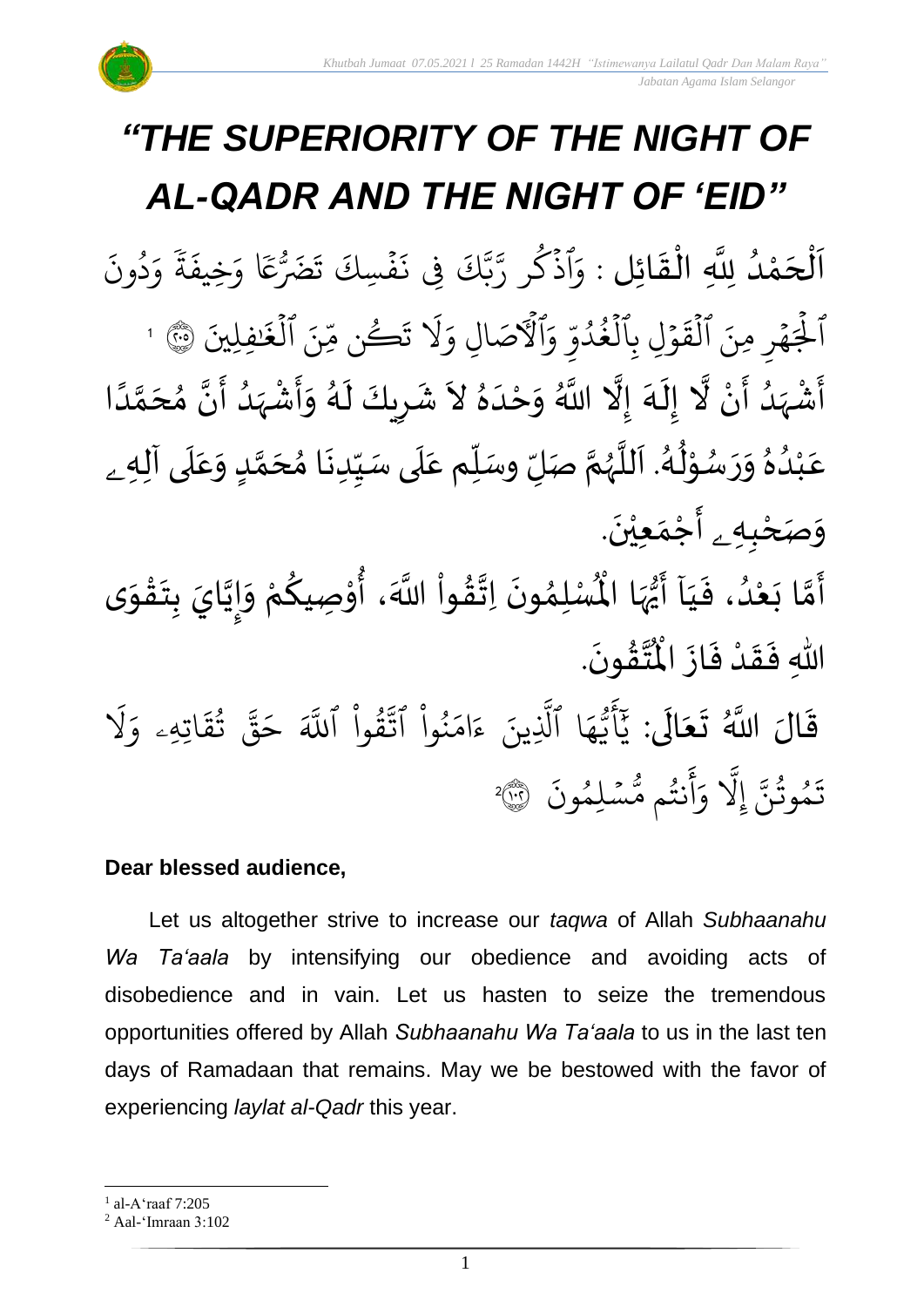

On a day that is full of barakah (blessings), I will expound on a *khutbah* titled *"THE SUPERIORITY OF THE NIGHT OF AL-QADR AND THE NIGHT OF 'EID."*

#### **Respected Muslims,**

Ramadaan *al-Mubaarak* that comes by to visit us is now almost leaving the Muslim *ummah* in a few days. Some of us have actually began to weep. This distinguished guest will leave and surely will return again. However, will we be granted with the opportunity to meet this glorious month again?

Whatever that has gone by, will not be repeatable. What we can afford to do is to supplicate, make *istighfaar* (seeking forgiveness) and fully submit to the will of Allah. Making *du'aa* (supplication) and fully surrender in earnestly hoping that all of our deeds performed throughout Ramadaan will be accepted by Allah *Subhaanahu Wa Ta'aala*. Even though Ramadaan will soon end, it is not the end for all goodness and abundance of *rahmah* (mercy) from Allah *Subhaanahu Wa Ta'aala*. Instead, the night of *'Eid* that will soon arrive, which is the night of the 1<sup>st</sup> of Shawwaal, is a night with its own merit.

What a waste, if throughout the entire Ramadaan we were able to diligently perform acts of worship (*'ibaadah*) and good deeds, but on a night that is full of *barakah*, we get preoccupied with the preparation for *'Eid al-Fitr*. Even worse if it is tainted with sins and disobedience. Definitely it is not wrong to become happy and feeling grateful upon the favor of being able to perfect the *'ibaadah* in Ramadaan this year, but such blissfulness should not cause us to lose out from reaping tremendous gain.

## **Dear blessed audience,**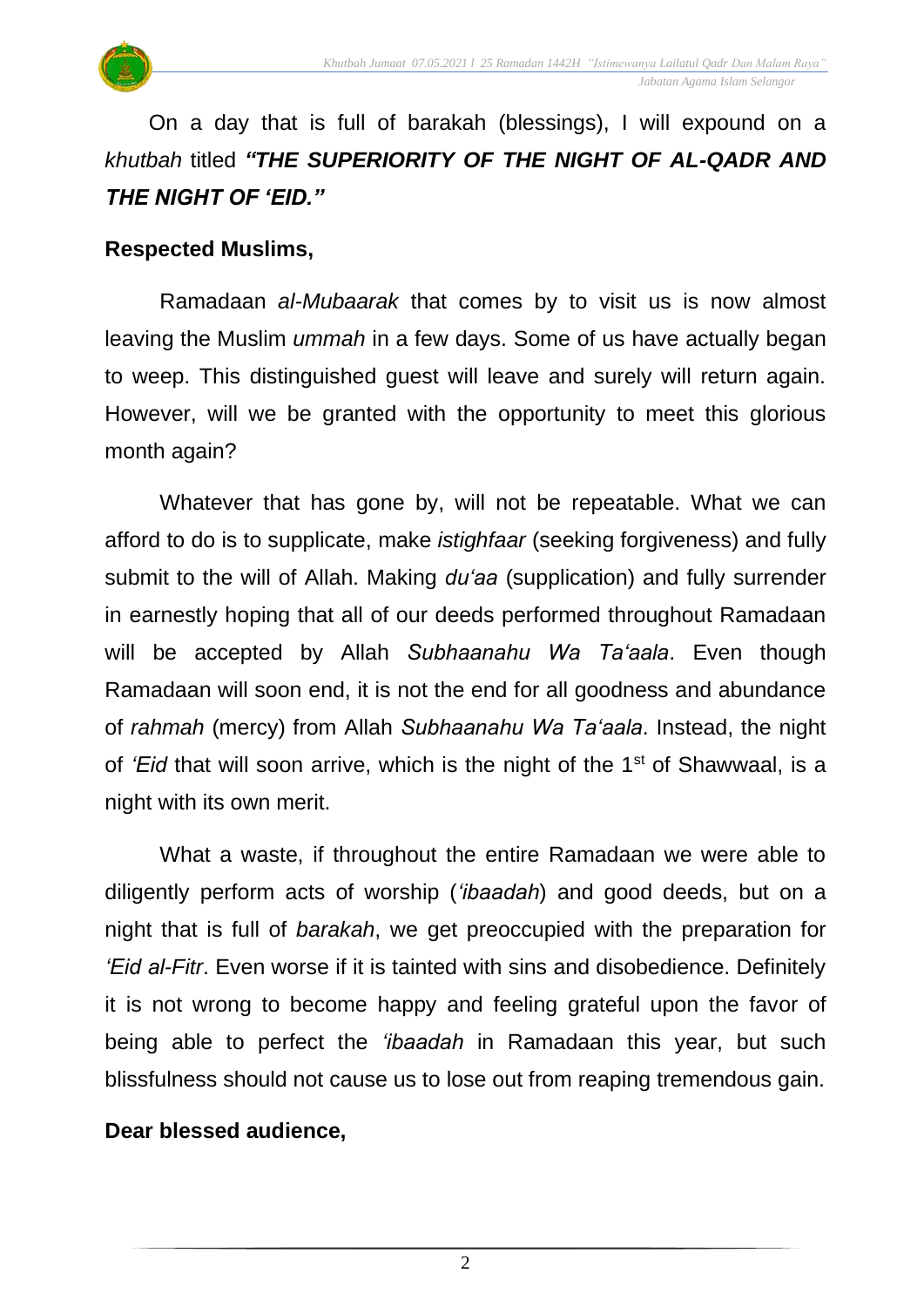Throughout the month of Ramadaan, aside from the night of *al-Qadr*, we are also offered with the night of the  $1<sup>st</sup>$  of Shawwaal that has its own virtues if we are immersed in *'ibaadah* during that night.

Abu Hurayrah *radiyAllaahu 'anh* relates that Rasulullahصلى الله عليه وسلمsaid:

*"…On the last night of Ramadaan people are forgiven." It was said, "O Messenger of Allah, is that last night Laylat al-Qadr?" Rasulullah (...)* replied, "No, but a workman is paid his full wages only *when he has finished his work."* 

(Ahmad)

Therefore, the night of *'Eid* should be filled with *takbeer*, lots of supplication, and certain *adhkaar*. The Prophet صلى الله عليه وسلمhad recommended his *ummah* to celebrate *'Eid al-Fitr* by constantly praising the greatness of Allah *Subhaanahu Wa Ta'aala*. Furthermore, the Muslims are highly encouraged to truly comprehend and internalize upon every single *takbeer* proclaimed. They are laden with the meanings of the loftiness and Oneness of Allah, as well as the truthfulness of His promises in granting aid to the believers. Moreover, it also reminds us of the battle of al-Ahzaab (the Confederates), where Allah had granted victory to the Muslims by destroying the army of al-Ahzaab with His Might.

Beginning from the eve of *'Eid al-Fitr* until the *'Eid* prayer, we are highly recommended to utter the *takbeer* of *'Eid*. Its celebration begins with reviving the night of *'Eid* through the *'ibaadah* of *salaah* (prayer), *dhikr*, and cries of *takbeer* in exalting and glorifying Allah. The *'Eid takbeer* also manifests the feeling of triumph within the self after fasting for an entire month.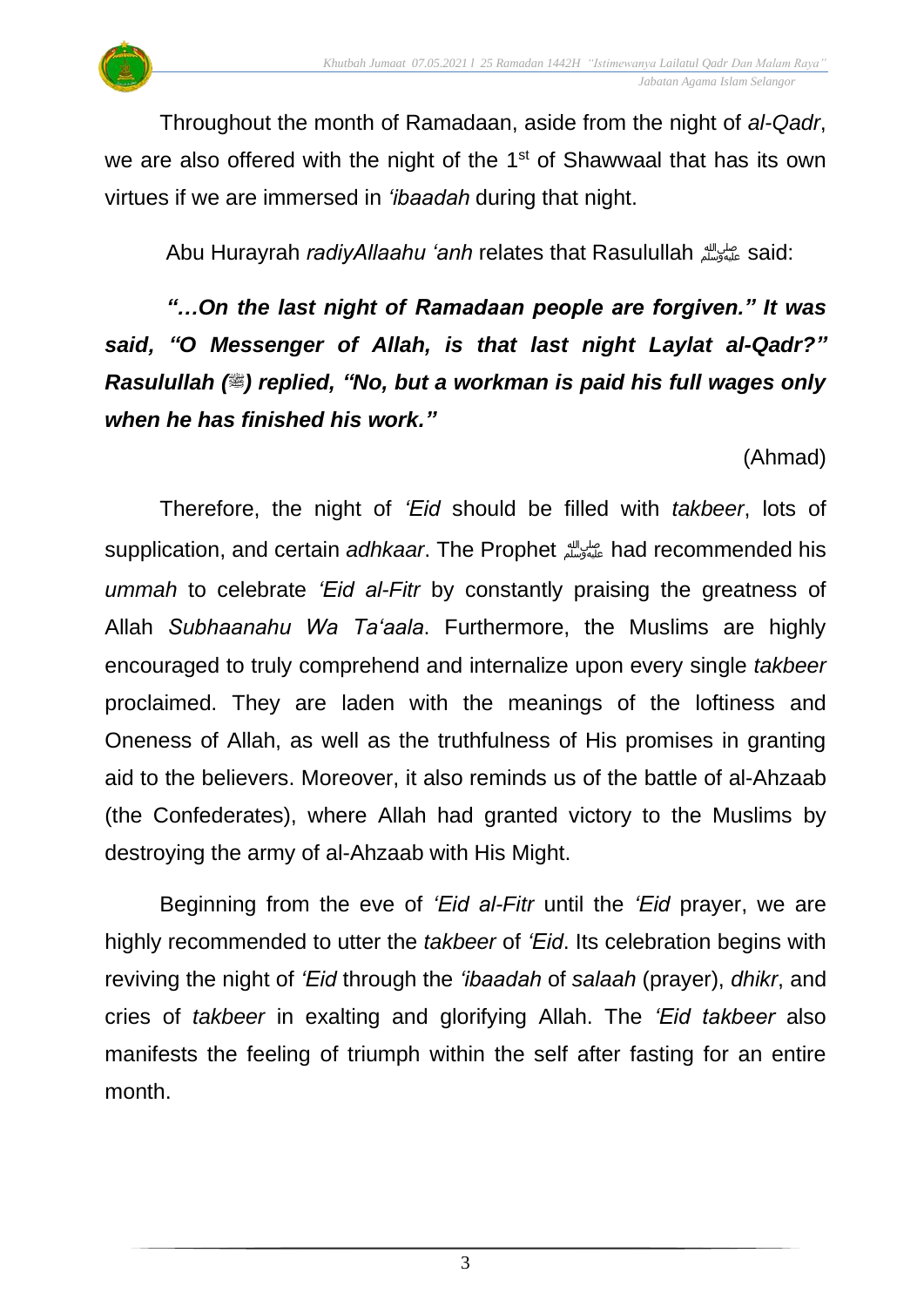

 *Jabatan Agama Islam Selangor*

#### ِ<br>الألم اَللَّهُ أَكْبَرْ  $\frac{1}{2}$ <u>ہ</u> ֝<br>֧֝֝֝֝֝֝֝֝<br>֧֝֝֬֝֬֝֟<u>֛</u> بر ْ ِ<br>اَاآ اَللَّهُ أَكْبَرْ  $\frac{1}{2}$ ؚ<br>م ֦֧<sup>֚</sup> بر ْ ِ<br>اَاتَو اَللَّهُ أَكْبَرْ لَا إِلَهَ إِلَّا  $\frac{1}{2}$ ؚ<br>م  $\ddot{\phantom{0}}$ بر ْ ً<br>أ  $\frac{1}{2}$  $\mathbf{r}$ ِ<br>آ المج ہ<br>اس م اللہ اللَّهُ وَ اللَّهُ أَكْبَرْ  $\frac{1}{2}$ انه<br>ا  $\sum_{i=1}^{n}$ ْ  $\frac{1}{2}$ بر ْ ِ<br>ا ا آم َّللا ِ<br>پنج أَكْبَرْ وَلِلَّهِ الْحَمْد <u>ْ</u> ِ<br>پ بر<br>ڊ ْ  $\tilde{\cdot}$ ا<br>ا ֦֧֦֧֦֧֦֧֦֧֦֧֦֧֦֧֜֜֜֓֓֟֓֟֓֟֓<br>֧֜֜֜֜֜֜֜֜**֓**  $\overline{\phantom{a}}$ ់<br>ត

The *takbeer* of victory for the Muslim *ummah* can uplift the spirit and determination in becoming better for the coming year. The *takbeer* can be uttered in a group, whether sitting or walking, or even uttered aloud in the homes, *masaajid*, marketplace, and the streets en route to the *masjid* until the *'Eid al-Fitr* prayer begins. Making *takbeer* on the eve of *'Eid al-Fitr* is highly recommended, as mentioned by Allah *Subhaanahu Wa Ta'aala* in verse 185 of soorah al-Baqarah:



*"...and [Allah wants] for you to complete the period and to glorify Allah for that [to] which He has guided you; and perhaps you will be grateful."*

## **Dear beloved audience,**

Actually, if we are to observe today, the practice of making *takbeer* on the eve of *'Eid* has dwindled, perhaps due to the preoccupation in the preparation for *'Eid* and flocking stock clearance sales at the stores. These people would place priority upon the worldly (*dunyawi*) preparation as opposed to the *ukhrawi* (afterlife). There is nothing wrong in pursuing worldly preparation, but would it not be awesome if these nights that are filled with *barakah*, are actually filled with new spiritual nourishments for the ailing soul? Aside from *takbeer*, we are also recommended to revive the night of *'Eid* with lots of *dhikr*, recitations of al-Qur'an, making *tasbeeh*, and *istighfaar*.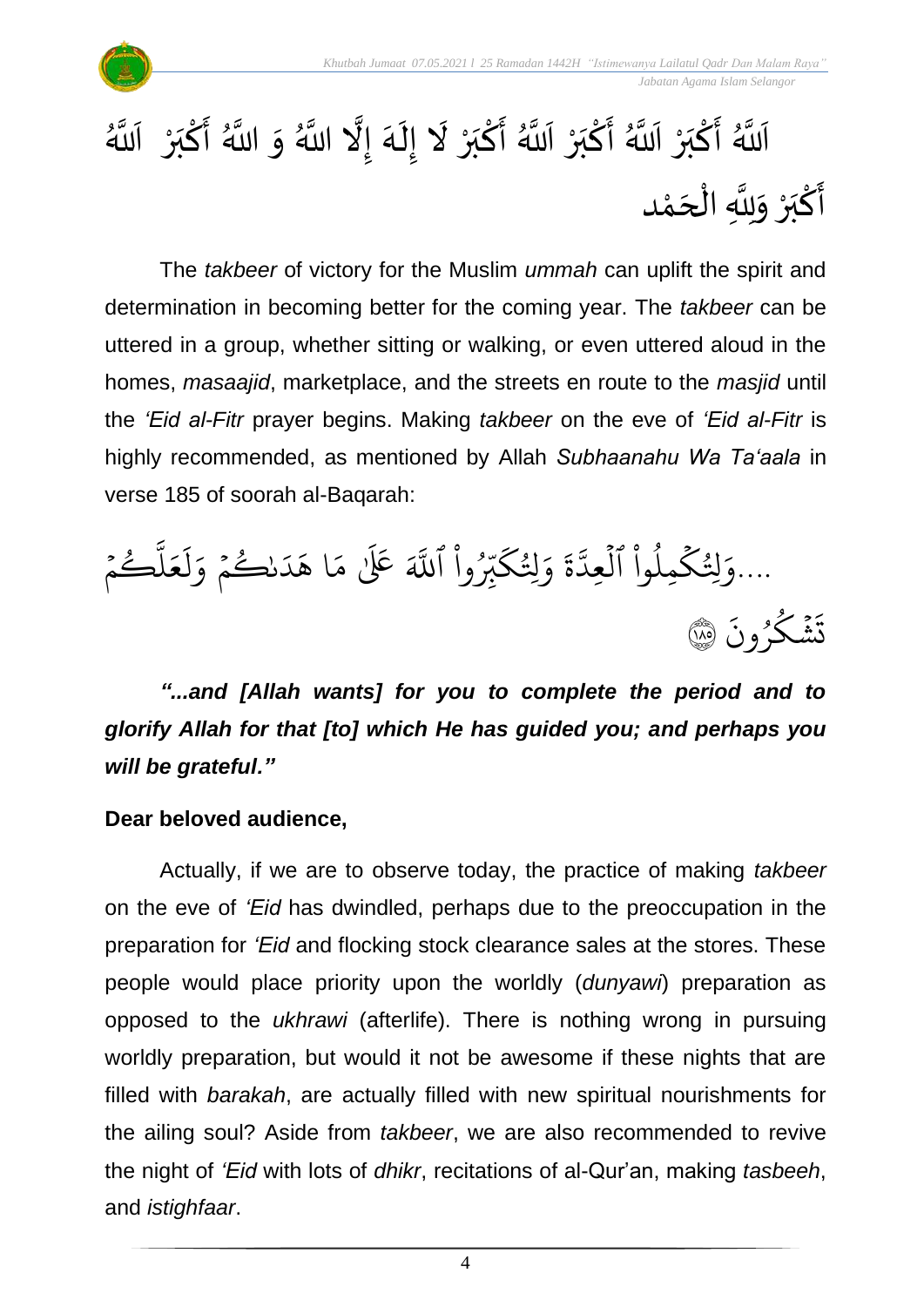In the *hadeeth* of Abu Umaamah Al-Baahiliy *radiyAllaahu 'anh*, it was narrated that Rasulullah  $\stackrel{\text{\tiny def}}{=}$  said:

ْ مَنْ قَامَ لَيْلَتَي الْعِيدَيْنِ مُحْتَسِبًا لِلَّهِ لَمْ يَمُتْ قَلْبُهُ يَوْمَ  $\tilde{\cdot}$  $\frac{1}{2}$  $\ddot{\mathbf{r}}$  $\zeta$  $\ddot{\phantom{0}}$  $\overline{\mathbf{1}}$ ំ<br>រ َ ٝ<br>ؙ ِ<br>ا ֦֧<sup>֦</sup> ً<br>أ  $\ddot{\phantom{0}}$ ,<br>ე  $\mathfrak{p}$ ا<br>ا  $\mathbf{r}$  $\ddot{\phantom{0}}$ ,<br>1  $\frac{1}{1}$ ֦֧֦֧֦֧֦֧֦֧֦֧֦֧֦֧֦֧֦֧֦֧֦֧֟֓֓<br>**֧**  $\frac{1}{2}$  $\frac{1}{2}$ י<br>י  $\ddot{\cdot}$ ,<br>\* تَمُوتُ الْقُلُوبُ ,<br>ለ  $\ddot{\phantom{0}}$ , e<br>1  $\frac{9}{4}$ ֧֦֦֝֝֝֝<br>֧֝֜֜֜֜֟֓֟֓֟֓֟֓֟֓֟֓֟֓֟֓֟֓֟֟֟֟֟֟֟֟֩֕֓

*"Whoever spends the nights of the two 'Eid in praying voluntary prayers, seeking reward from Allah, his heart will not die on the Day when hearts will die."* 

(ibn Maajah)

#### **Respected Muslims,**

On the morning of the  $1<sup>st</sup>$  of Shawwal, there are several practices that are from the authentic *sunnah* such as taking *ghusl* (bath) even for the menstruating women, donning the best garment with fragrance, and eating something for breakfast before leaving for the *'Eid al-Fitr* prayer.

This was the practice of Rasulullah  $\ddot{\mathcal{Z}}$ , as narrated by Anas bin Maalik *radiyAllaahu 'anh*:

كَذَانَ رَسُولُ اللّهِ صَلَّى اللّهُ عَلَيْهِ وَسَلَّمَ لَا يَغْدُوْ يَوْمَ ់<br>:  $\ddot{\phantom{0}}$  $\frac{1}{2}$ ,<br>, , ا<br>ا .<br>م  $\frac{1}{1}$ ំ<br>រ  $\frac{1}{2}$ ا<br>ا  $\frac{1}{2}$  $\tilde{a}$  $\ddot{\phantom{0}}$ ْ  $\frac{1}{1}$ ֦֧֝<br>֧֝֝**֝**  $\ddot{\phantom{0}}$ י<br>י  $\frac{1}{2}$ ْ الْفِطْرِ حَتَّى يَأْكُلَ تَمَرَاتٍ ֦֧֦֧֦֧֦֧֦֧֦֧֦֧֧֦֧֦֧֝֜֜֓֟֓<br>**֧**  $\overline{\phantom{a}}$ لة<br>\*  $\overline{a}$ ْ<br>ئ  $\frac{2}{3}$  $\ddot{\phantom{0}}$  $\frac{1}{2}$  $\frac{1}{2}$ 

*"Allah's Messenger (*  $\equiv$ *) never proceeded (for the prayer) on the Day of 'Eid al-Fitr unless he had eaten some dates."*

(al-Bukhaari)

After consuming a bit of food, we should then hasten to the *musalla* early so as to fulfill *zakaat al-fitr*, make *takbeer*, perform the *'Eid al-Fitr* prayer, and listen to the *khutbah* of *'Eid*, even for the menstruating women.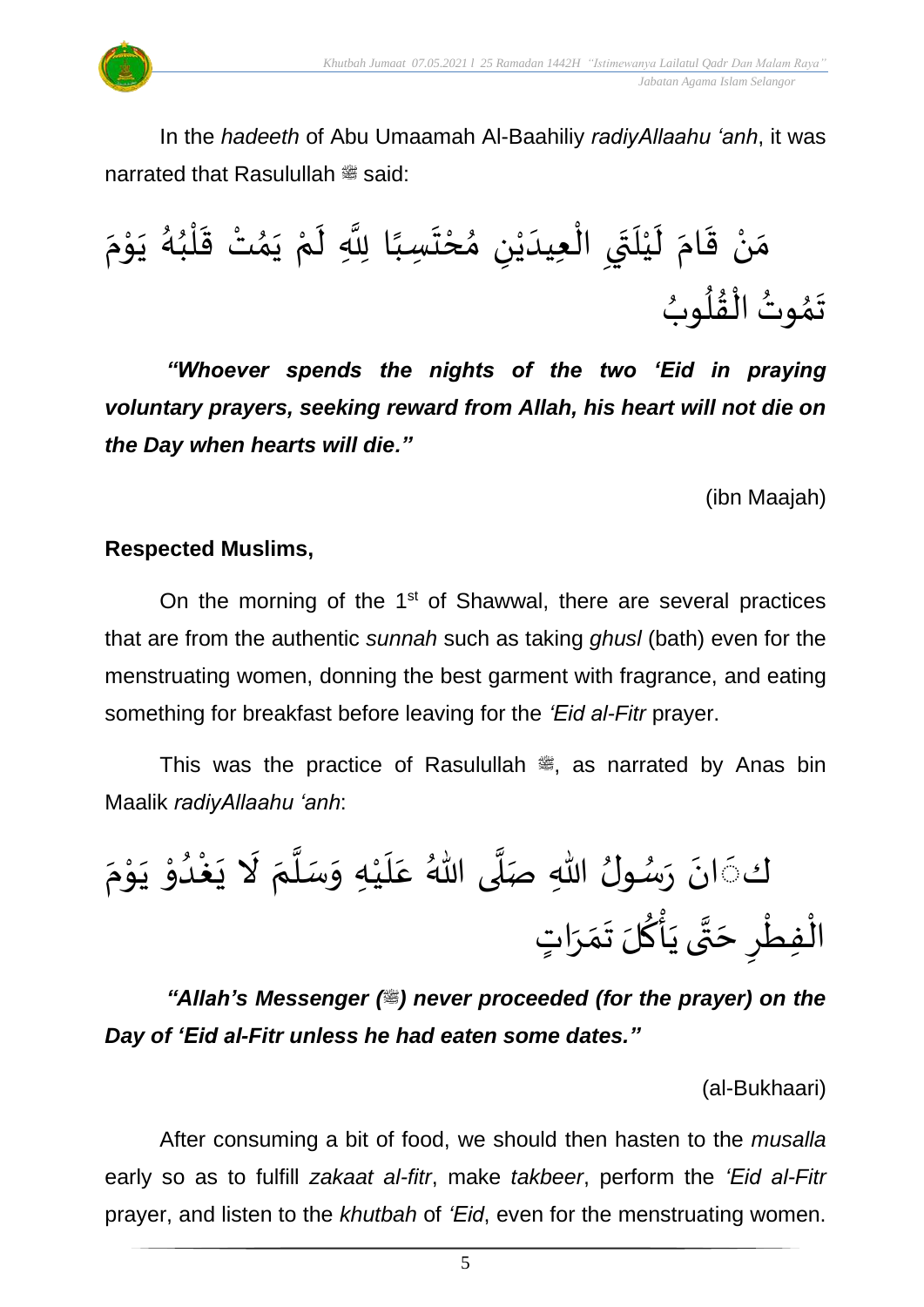

Aside from that, it is from the *sunnah* to take a different path when returning home from the *musalla*.

Abu Hurairah *radiyAllaahu 'anh* narrated that: *"When Allah's Messenger would go out on the day of 'Eid by one route, he would return by another."*

(at-Tirmidhi)

The *hikmah* (wisdom) of taking a different route is so that it will be witnessed by the angels and Allah's creations, as well as strengthening the *silaaturrahm* (ties of kinship) amongst Muslims. May Shawwaal, which follows the departure of Ramadaan, be celebrated with true joy. Just as the angels rejoice and remain joyous with the abundant bounties of Allah that are bestowed upon us. Let us not allow our happiness render us heedless upon the greatness and glory of the virtue of the night of *'Eid*, and realize the vastness of the mercy of Allah while we gather for the *'Eid al-Fitr* prayer.

## **Dear beloved Muslims,**

To end the *khutbah* this time, let us take lessons from the following matters. May it serve as guide in concluding the last days of Ramadaan and celebrating the blessed 1<sup>st</sup> of Shawwaal:

1. The Muslim *ummah* must conclude its last days of Ramadaan with excessive *'ibaadah* and reaping the rewards prepared by Allah *Subhaanahu Wa Ta'aala*.

2. The Muslim *ummah* must have certainty and penitence that the eve of the 1<sup>st</sup> of Shawwaal is a night of praise, magnifying, and glorifying Allah.

6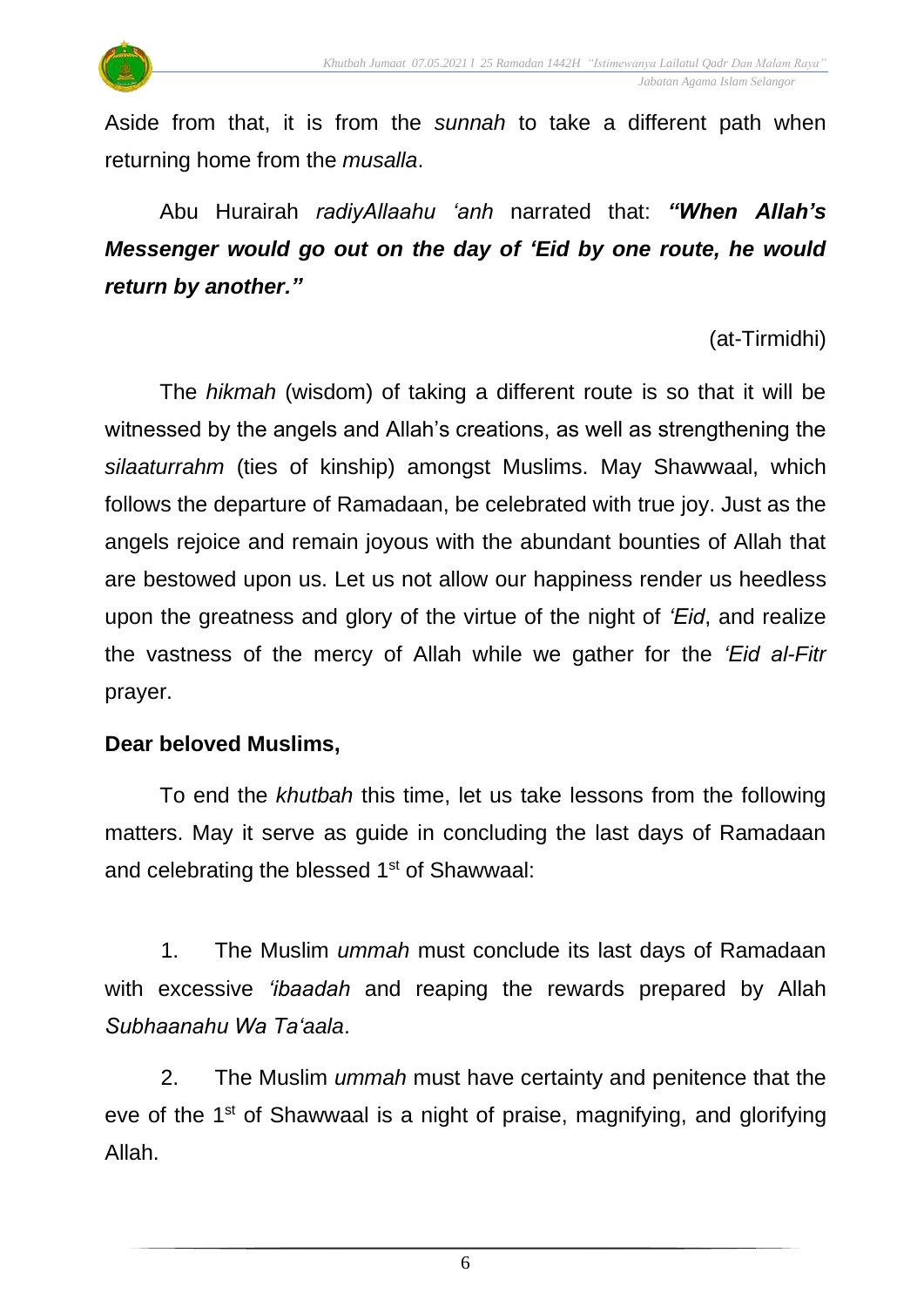

3. The Muslim *ummah* must avoid deeds that are harmful and sinful, especially in the last days of Ramadaan and the night of the 1<sup>st</sup> of Shawwaal. More so, until one breathes his last.

> و<br>په وذ ع و<br>م ر<br>ج أ ي با ي بر<br>آ ين ن ا  $\ddot{\cdot}$ َّلل يم  $\frac{1}{2}$ يْط **ٔ** ں<br>م الشَّيْطَانِ الرَّجِيمِ ِ<br>سَ الر ِّ ِ<br>س َّك  $\ddot{\cdot}$ ز  $\ddot{\cdot}$ ن ت  $\frac{1}{2}$ ر<br>م  $\frac{1}{2}$ ح  $\tilde{1}$ ل ف  $\ddot{\cdot}$ ر<br>ع أ ہ<br>ا دگر<br>د  $\ddot{\cdot}$ قَدْ أَفَلَحَ مَن تَزَكَّلُ لَهُمْ  $\overline{\phantom{a}}$ ر<br>ر Ź ك  $\ddot{\cdot}$ ذ  $\frac{1}{\alpha}$ وَذَكَرَ ا  $\frac{1}{2}$ سَّمَ رَبَّهِ  $\ddot{\phantom{0}}$ ں<br>م ب<br>ب رَبَّهِۦ فَصَلَّا ى<br>ا بَ<br>فَصَلِّن فَصَلِّ ١

*"He has certainly succeeded who purifies himself. And mentions the name of his Lord and prays."*

(Soorah al-A'laa 87:14-15)

بَارَكَ اللّهُ لِيْ وَلَكُمْ فِي الْقُرْآنِ الْعَظِيْمِ، وَنَفَعَنِيْ وَإِيَّاكُمْ  $\frac{1}{2}$  $\ddot{\phantom{0}}$ ْ َ  $\frac{1}{2}$  $\ddot{\phantom{0}}$  $\tilde{\cdot}$ ْ  $\frac{1}{2}$ ֦֧֦֧֦֧֦֧֦֜֜֜֜֜֜֜֜<br>֧ׅׅ֝֜֜֜֜֜֜֜֜֜֜֜֝֜֜֝֜<del>֟</del> ْ  $\frac{1}{2}$ ֦֧֦֧֦֧֦֧֦֧֦֜֜֜֜֜֜֜<br>֧֝֜֜ ْ  $\frac{2}{\sqrt{2}}$  $\tilde{\mathbf{r}}$  $\frac{1}{2}$ ْ إ ْ  $\frac{1}{2}$ ن<br>• !<br>-<br>- $\tilde{\cdot}$ ْ بِمَا فِيْهِ مِنَ الآيَاتِ وَالنِّكْرِ الْحَكِيْمِ وَتَقَبَّلَ مِنِّيْ وَمِنْكُمْ  $\frac{3}{2}$ ់<br>•  $\frac{1}{2}$ ْ .<br>.<br>.  $\sum$ ن<br>ا  $\frac{1}{2}$  $\frac{1}{2}$  $\frac{1}{2}$ ់<br>រ  $\overline{\phantom{a}}$ ْ  $\overline{\phantom{a}}$ ؚ<br>م  $\frac{1}{2}$ ์ $\frac{1}{2}$ ِ<br>پُ  $\ddot{\phantom{0}}$ ់<br>រ  $\frac{1}{2}$ . .<br>°∕ تِلاوَتَهُ، إِنَّهُ هُوَ السَّمِيْعُ الْعَلِيْمُ ْ َ ֦֧֦֧֦֧֦֧֦֧֦֧֦֧֜֜֜֜֓֓<br>֧ׅׅׅ֝֜֜֜֜֜֜֜֜֜֜֝֜֜֜֝֜֜֬֟  $\frac{1}{2}$ ْ ا<br>ما  $\frac{1}{2}$  $\frac{1}{2}$ و<br>م بة<br>•  $\frac{1}{2}$ .<br>د  $\ddot{\phantom{0}}$  $\frac{1}{2}$ ֦֧֦֧֦֧֦֧֦֧֝<u>֦</u> न<br>न<br>न  $\ddot{\cdot}$  $\frac{1}{2}$ -<br>ع<br>ع  $\frac{9}{2}$  $\tilde{\mathbf{r}}$ 

أَقُولُ قَوْلِيْ هَذَا وَأَسْتَغْفِرُ اللّٰهَ الْعَظِيْمَ لِيْ وَلَكُمْ وَلِسَاْئِرِ  $\frac{1}{2}$ ِ<br>وفيات  $\ddot{\ }$  $\frac{1}{2}$  $\overline{a}$ ំ<br>, لمح י<br>י ر<br>2  $\sum$  $\tilde{\cdot}$ ْ  $\frac{1}{2}$ ֦֧֦֧<u>֚</u> إ  $\frac{1}{2}$ ْ  $\frac{1}{2}$ ري<br>لْمُسْلِمَاتِ، فَاسْتَغْفِرُوْهُ إِنَّهُ هُوَ الْغَفُوْرُ الرَّحِيْمُ ំ<br>រ ان<br>م  $\frac{1}{2}$ י<br>י  $\frac{1}{2}$  $\ddot{\cdot}$ ر<br>ا  $\frac{1}{2}$  $\frac{1}{2}$ ,<br>A ن<br>•<br>•  $\frac{1}{2}$  $\frac{1}{2}$ ֦֧֦֦֦֝  $\frac{1}{2}$ ْ  $\frac{1}{2}$  $\frac{1}{2}$  $\frac{1}{2}$ ر۔<br>لْمُسْلِمِيْنَ وَالْمُ  $\frac{1}{2}$  $\ddot{\phantom{0}}$ ់<br>( المأ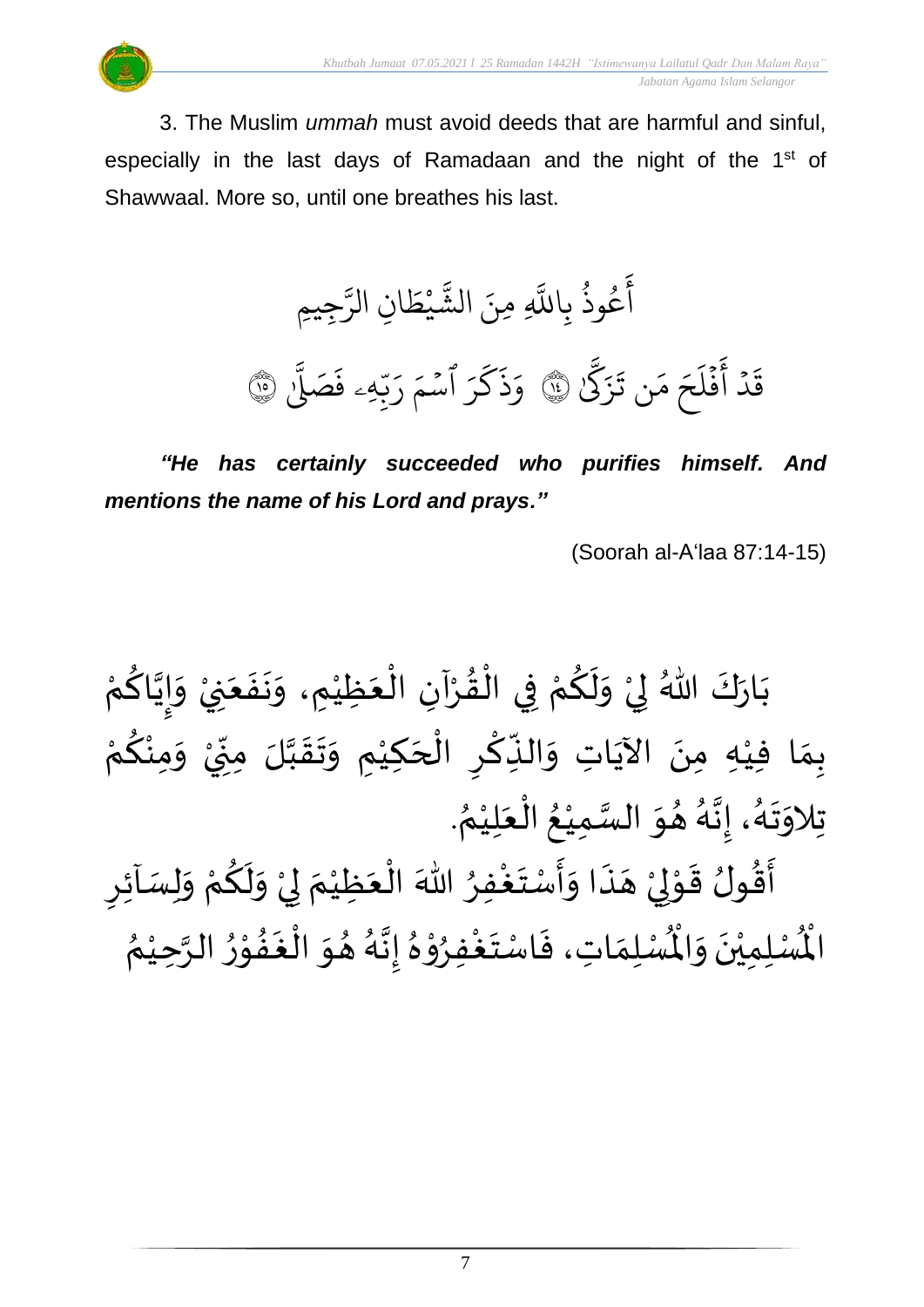#### **THE SECOND** *KHUTBAH* للسلمينَ، وَرَزَقَنَا مِنَ الطَّيِّبَاتِ  $\frac{1}{1}$  $\frac{1}{2}$  $\frac{1}{2}$ ان<br>ا  $\ddot{\phantom{0}}$ ़<br>; ا<br>:  $\ddot{\cdot}$  $\frac{1}{2}$  $\tilde{\cdot}$  $\ddot{\phantom{0}}$ ّٰ اَلْحَمْدُلِلَّهِ الَّذِيْ جَعَلَنَا مِنَ الْمُسْلِمِيْنَ، وَرَزَقَنَا مِنَ الطَّيِّبَاتِ.  $\ddot{\phantom{0}}$  $\ddot{\phantom{0}}$ َ<br>الم َ  $\overline{\phantom{a}}$ ا<br>ا اتا<br>ا و<br>ا ំ<br>ត  $\overline{\phantom{a}}$ ْ  $\overline{\phantom{a}}$ ا<br>ا أَشْهَدُ أَنْ لَّا إِلَهَ إِلاَّ اللّهُ وَحْدَهُ لاَ شَرِيْكَ لَهُ، وَأَشْهَدُ أَنَّ ْ ر<br>پنج ,<br>( ر<br>زن ْ ِ<br>پ  $\tilde{\cdot}$  $\frac{1}{2}$ -<br>3<br>-1 تا<br>ج َ<br>م  $\tilde{\phantom{0}}$  $\frac{1}{2}$ ِ<br>ا  $\tilde{\cdot}$ ا<br>به<br>• -<br>:<br>: بر<br>د  $\frac{1}{2}$ ْ  $\frac{1}{2}$  $\frac{1}{2}$ ,<br>1  $\tilde{\mathbf{r}}$ ْ  $\overline{\phantom{a}}$  $\frac{1}{2}$ مُحَمَّدًا عَبْدُهُ وَرَسُوْلُهُ. اَللَّهُمَّ صَلِّ وَسَلِّمْ وَبَارِكْ عَلَى سَبِّدِنَا  $\ddot{\phantom{0}}$  $\frac{1}{1}$  $\frac{1}{2}$ `<br>أ  $\frac{1}{2}$ ر<br>و  $\ddot{\phantom{0}}$  $\frac{1}{2}$ ْ ์<br>ข้  $\overline{r}$  $\tilde{\cdot}$ ن<br>م ,<br>, ا<br>ا  $\overline{\phantom{a}}$ ,<br>1  $\ast$ י<br>י ,<br>,  $\frac{1}{2}$  $\frac{1}{2}$  $\frac{2}{\lambda}$  $\frac{1}{\sqrt{2}}$ ْ .<br>م ً<br>أ ت<br>م  $\overline{\phantom{a}}$ ,<br>^ مُحَمَّدٍ وَعَلَى آلِهِ وَصَحْبِهِ وَمَنْ تَبِعَهُمْ بِإِحْسَانٍ إِلَى يَوْمِ <u>ل</u>ے ت<br>م  $\overline{\phantom{a}}$ ,<br>^  $\overline{\mathbf{r}}$ ً<br>م  $\tilde{\cdot}$ י<br>י ا<br>با<br>•  $\ddot{\phantom{0}}$ ل  $\frac{1}{2}$ ر<br>! ْ <u>د</u><br>-ْ ,<br>,  $\frac{1}{2}$  $\frac{1}{2}$ ْ  $\frac{1}{2}$ ์ $\tilde{\cdot}$ ֦֧<u>֦</u>  $\frac{1}{2}$ الدِّيْنِ. أَمَّا بَعْدُ، فَيَا عِبَادَ اللّهِ، اِتَّقُواْ اللَّهَ، أُوصِيكُمْ وَإِيَّايَ  $\frac{1}{\sqrt{2}}$ ំ<br>រ  $\ddot{\ }$ ت<br>م  $\frac{1}{2}$  $\overline{\phantom{a}}$ ّٰ<br>ٰ  $\frac{1}{\sqrt{2}}$ ن<br>•<br>• !<br>-<br>- $\frac{1}{2}$ .<br>م  $\frac{3}{2}$  $\frac{1}{2}$ ٔ<br>ا .<br>پيد ن<br>\*  $\sim$  $\frac{1}{1}$ َ .  $\ddot{\phantom{0}}$ تقوْنَ ֦֧֝֝֝<br>**֧**  $\frac{9}{4}$ ا<br>استقطا<br>جوا ر<br>مو بِتَقْوَى اللهِ فَقَدْ فَازَ الْمُ  $\ddot{\cdot}$  $\frac{1}{2}$ ْ  $\frac{1}{2}$  $\frac{1}{2}$  $\frac{1}{2}$ ْ  $\ddot{\ }$  $\ddot{\cdot}$

#### **Dear blessed audience,**

Once more, I would like to remind all of us to always have the *taqwa* of Allah *Subhaanahu Wa Ta'aala* by guarding ourselves and our families from abominable deeds and disobedience against Allah *Subhaanahu Wa Ta'aala*. At the same time, we will continue to pray so that our country will always remain blessed and protected from all forms of threat, as well as contagions from the Covid-19 pandemic. For that, let us graciously accept the government's recommendation in the vaccination efforts by registering ourselves through the *MySejahtera* application in order to obtain vaccine shots that have been authorized by the Ministry of Health Malaysia. We should not feel angry or doubtful when given the shots while fasting in Ramadaan for it will not invalidate the fast. This matter had been meticulously scrutinized and discussed in details, where its ruling of permissibility was reached during the 118th *Muzakarah* Committee Meeting of the National Council for Islamic Affairs (MKI) that convened on the 16<sup>th</sup> and 17th of February 2021 and also the Selangor *Fatwa* Committee Meeting that took place on the 9<sup>th</sup> of March, 2021.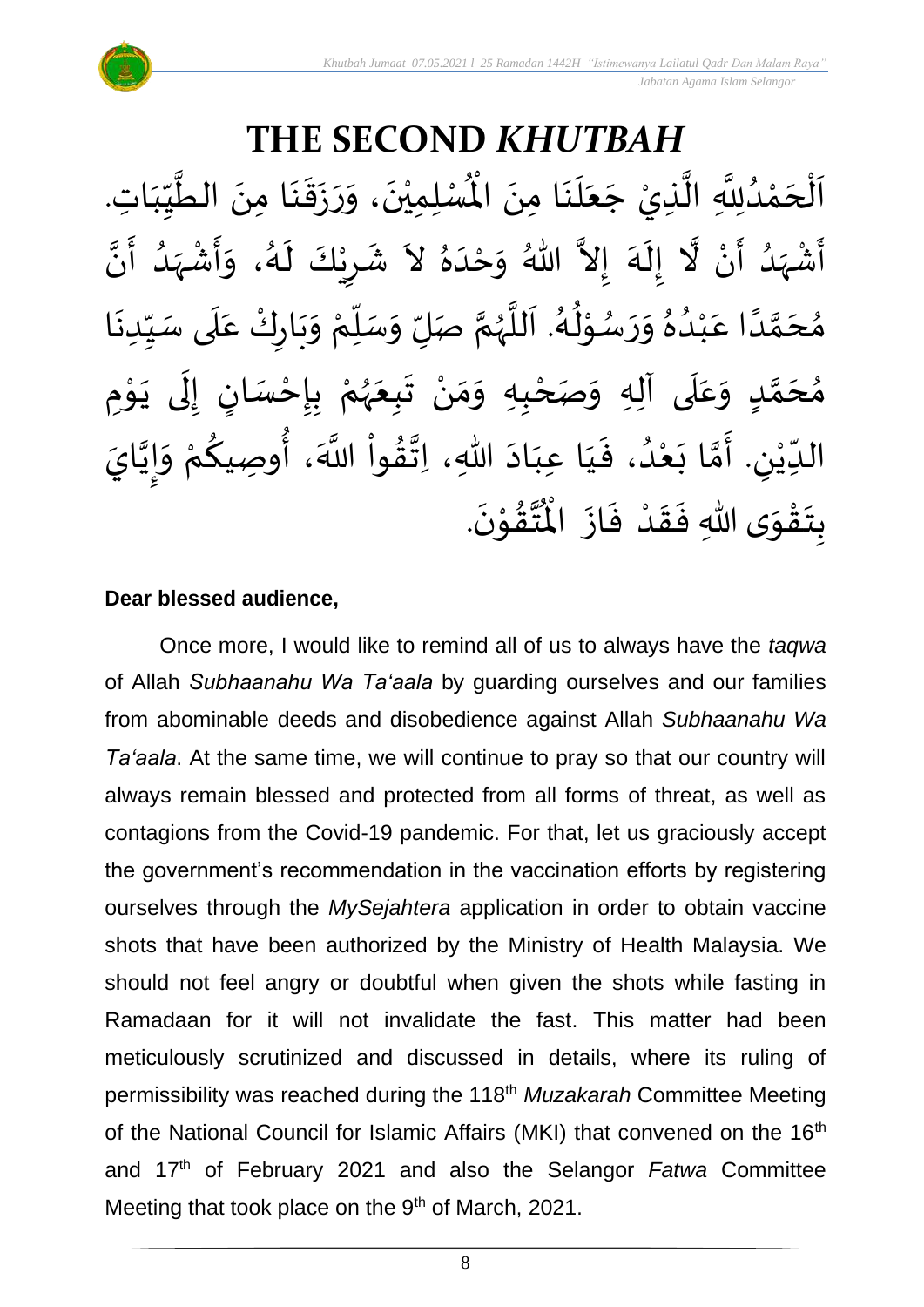

## **Respected Muslims,**

May we become among the slaves of Allah that are patient while enduring all diseases afflicted, disciplined in adhering to the Standard Operating Procedures (SOP) and the new normal practices in overcoming the Covid-19 pandemic, for the sake of our own safety and the community. On this glorious day, let us altogether increase our *salawaat* upon our beloved Prophet Muhammad as Allah has commanded:

Let us altogether increase our *salawaat* upon our beloved Prophet Muhammad  $\ddot{\text{m}}$  as Allah has commanded:

قَالَ اللّٰهُ تَعَالَى : إِنَّ  $\ddot{\phantom{0}}$ َ  $\frac{1}{2}$  $\frac{1}{2}$ ينَٱَ إ ہ<br>آک للَّهَ وَمَلْيِكْتَهُ و<br>لم  $\ddot{\cdot}$ ت Ź يك ئ بر<br>آ  $\mu$  $\frac{1}{2}$ بر<br>م  $\frac{1}{\epsilon}$ وَمَلَّيٕكَتَهُۥ يُصَلُّونَ عَلَى ون و<br>ا يُصَلُّونَ عَلَى ٱلنَّبِيِّ و<br>د ي ي لنَّبِّيّ يَاْيُّهَا ر<br>م ه و<br>د سَ<br>ڊ ر<br>بع أ ِ<br>د يَأَيُّهَا ٱلَّذِينَ یہ<br>۱ َّل و و<br>ا بُواْ صَلَّ ْ ُو  $\frac{1}{2}$ ام  $\tilde{\cdot}$ ءَامَنُوا صَلُوا عَلَيْهِ وَسَلِمُوا تَسْلِيمًا  $\frac{2}{1}$ ن<br>سليمًا  $\ddot{\phantom{0}}$  $\ddot{\cdot}$ ت <u>ہ</u><br>ا وا يم و ں<br>آ ل  $\overline{\phantom{a}}$ ر<br>سد  $\frac{1}{c}$ يُه وَ,  $\ddot{\phantom{0}}$  $\tilde{1}$  $\mathcal{L}$ ر<br>ش ا عَلَيْهِ وَسَلِمُوا تَسْلِيمًا ۞ ْ بِي<br>ا اللَّهُمَّ صَلِّ وَسَلِّمْ عَلَى سَيِّدِنَا وَمَوْلاَنَا مُحَمَّدٍ سَيِّدِ الْمُرْسَلِينَ  $\ddot{\phantom{0}}$ ْ  $\ddot{\mathbf{r}}$ للَّهُمَّ صَلِّ وَسَلِّمْ عَلَى سَيِّدِنَا وَمَوْلاَنَا مُحَمَّدٍ سَيِّدِ الْمُ  $\frac{1}{1}$  $\frac{1}{2}$ <u>لم</u> ت<br>م  $\overline{\phantom{a}}$ י<br>ג  $\tilde{\mathbf{a}}$  $\sim$ ֦֦֝֝<br>**֝**  $\frac{1}{2}$  $\frac{1}{2}$ ।<br>-<br>•  $\frac{1}{1}$ ۔<br>آ .<br>م ْ :<br>"  $\overline{r}$  $\frac{1}{2}$ ن<br>م ,<br>, ا<br>آ  $\tilde{\mathcal{A}}$ .<br>اتر .<br>تا وَارْضَ اللَّهُمَّ عَنْ أَصْحَابِهِ وَقَرَابَتِهِ وَأَزْوَاجِهِ وَذُرِّدِّ  $\frac{1}{\sqrt{2}}$ ر ノー・・・  $\frac{1}{2}$  $\frac{1}{2}$ ا<br>م  $\frac{1}{2}$  $\tilde{\cdot}$  $\ddot{\phantom{0}}$  $\frac{1}{2}$  $\frac{1}{2}$  $\frac{1}{2}$ ़<br>-<br>-با<br>: ំ<br>• .<br>م ن<br>م ,<br>, ا<br>ا  $\frac{1}{2}$  $\ddot{\phantom{0}}$ أَجْمَعِيْنَ. ْ  $\frac{1}{2}$ ֦֧֦֧֦֧֦֧֦֧֦֧֦֧֦֧֦֧<br>**֧** ।<br>न्

ِ<br>اَللَّهُمَّ اغْفِرْ لِلْمُسْلِمِيْنَ وَالْمُسْلِمَاتِ وَالْمُؤْمِنِيْنَ وَالْمُؤْمِنَاتِ ,<br>^ ٝ<br>ا ِ<br>و انا<br>م ,<br>, ا<br>آ  $\mathbf{r}$  $\ddot{\phantom{0}}$ ់<br>:  $\mathbf{r}^{\circ}$ ُؤْمِنِيْنَ ۖ وَالْمُ  $\frac{1}{2}$  $\ddot{\phantom{0}}$ ْ ់<br>:  $\mathbf{r}^{\circ}$ ِ<br>لْمُ*سْ*لِمَاتِ وَالْمُ  $\frac{1}{2}$  $\frac{1}{2}$ نَ وَالْمُ  $\frac{1}{2}$  $\ddot{\phantom{0}}$ ់<br>រ ي َ ْ الْأَحْيَاءِ مِنْهُمْ وَالأَمْوَاتِ، إِنَّكَ سَمِيْعٌ قَرِيْبٌ مُجِيْبُ الدَّعَوَاتِ َ ֦֧֦֧֦֧֦֧֦֧֦֧֦֧֦֧֟֓<br>**֧** ْ ر<br>زر ْ  $\frac{1}{2}$ ْ<br>م ں<br>ج  $\frac{1}{2}$ ِ<br>م ان<br>ا , ٝ<br>ْ )<br>ጎ ه<br>**ثا** ي ر ق  $\overline{\phantom{a}}$  $\ddot{\ddot{\mathbf{r}}}$  $\frac{1}{2}$ .<br>، إِنَّكَ سَمِيْعٌ ْ ل<br>•<br>•  $\frac{1}{2}$ وَيَا قَاضِيَ الْحَاجَاتِ. اَللَّهُمَّ أَعِزَّ الْإِسْلاَمَ وَ  $\overline{\phantom{a}}$ ֦֧֦֧֦֧֦֧֦֧֦֧֦֧֦֧<br>**֞**  $\overline{a}$ ์<br>:<br>:  $\frac{1}{2}$  $\frac{1}{2}$ ر<br>آ ا<br>آ  $\frac{1}{2}$ ن<br>م  $\frac{1}{2}$ الله ا<br>م  $\tilde{\zeta}$  $\frac{1}{2}$  $\tilde{\cdot}$  $\frac{1}{\sqrt{2}}$ الْمُمْلِمِيْنَ، وَأَهْلِكِ ۔<br>و ْ ي  $\ddot{\phantom{0}}$  $\frac{1}{2}$ י<br>**י**  $\vdots$  $\tilde{\cdot}$  $\ddot{\ }$ ت ب ំ<br>រ  $\ddot{\bm{r}}$ الْكَفَرَةَ وَالْمُبْتَدِعَةَ وَالْمُشْرِكِيْنَ وَدَمِّرْ أَعْدَاءَكَ أَعْدَاءَ الدِّيْنِ. ์ $\frac{1}{2}$  $\ddot{\phantom{0}}$  $\frac{1}{2}$  $\ddot{\cdot}$ ์<br>-<br>-بــ<br>1 ڔ ْ  $\frac{1}{1}$  $\frac{1}{2}$ ا<br>ا ۔<br>م ۔<br>آ َ<br>و  $\frac{1}{2}$ ا<br>-<br>ا ِ<br>م ۔<br>آ ْ<br>ْ  $\frac{1}{\lambda}$  $\ddot{\phantom{0}}$  $\tilde{\phantom{a}}$  $\ddot{\phantom{0}}$ ់<br>រ  $\overline{\phantom{a}}$ ْ  $\ddot{\bm{r}}$ لبِعَةَ وَالْمُ  $\frac{1}{2}$  $\frac{1}{2}$ .<br>م .  $\ddot{\phantom{0}}$ وَانْصُرْنَا عَلَى الْقَوْمِ الْكَافِرِيْنَ ٝ<br>ؙ  $\sum$ ์<br><del>๎</del> `<br>ا  $\ddot{\phantom{0}}$ י<br>י  $\frac{1}{2}$ ّ<br>ا َ .<br>م  $\ddot{\phantom{0}}$ ْ , ់<br>•  $\frac{1}{2}$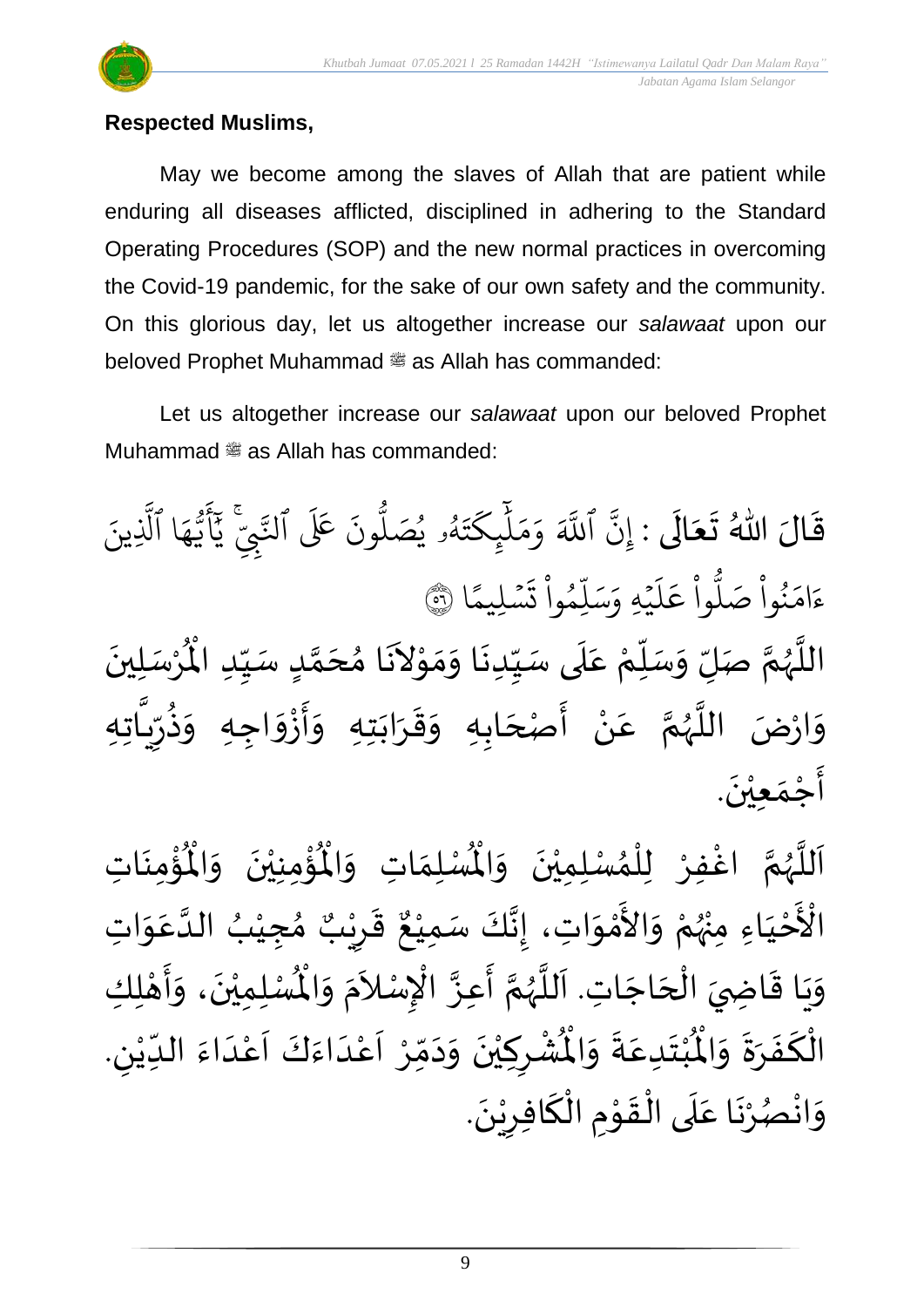

اَللَّهُمَّ إِنَّا نَسْأَلُكَ وَنَتَوَسَّلُ إِلَيْكَ بِنَبِيِّكَ الأَمِيْنِ، وَنَسْأَلُكَ  $\frac{1}{1}$  $\frac{1}{2}$ <u>لم</u><br>:  $\ddot{\phantom{0}}$ <u>د</u><br>: ំ<br>រ  $\tilde{\mathbf{r}}$  $\frac{1}{2}$ ا<br>ما  $\frac{1}{2}$  $\ddot{\phantom{0}}$  $\ddot{\phantom{0}}$  $\frac{1}{2}$  $\ddot{\ddot{\cdot}}$  $\frac{1}{2}$  $\ddot{\phantom{0}}$ ا<br>با<br>:  $\frac{1}{2}$ ن<br>م ,<br>, ا<br>آ  $\mathbf{r}$ َ<br>ج  $\ddot{\ddot{\cdot}}$  $\sum_{i=1}^{n}$  $\ddot{\phantom{0}}$  $\tilde{\cdot}$ ْ  $\ddot{\phantom{0}}$ .<br>بِأَسْمَآئِكَ الْحُسْنَى، وَصِفَاتِكَ الْعُظُمَى، أَنْ تَحْفَظَ بِعَيْنِ  $\frac{1}{2}$ ْ  $\frac{1}{2}$  $\frac{1}{2}$ <u>د</u><br>: ر<br>م ֦֧֦֧֦֧֦֧֦֧֦֧֦֧֦֧֧֦֧֦֧֦֧֦֧֦֧֝֝֟֓֓֜֓֓֟֓֓<br>**֧**  $\frac{1}{2}$ ֦֧֦֧֦֧֦֧֦֧֦֧֦֧֦֧֜֜֜֓֓<br>**֡**  $\ddot{\cdot}$  $\frac{1}{2}$ ْ  $\sum_{i=1}^{n}$ ْ ي َ  $\frac{1}{\sqrt{2}}$  $\ddot{\cdot}$  $\frac{1}{2}$ ِ<br>عِنَايَتِكَ الرَّبَّانِيَّةِ، وَبِحِفْظِ وِقَايَتِكَ الصَّمَدَانِيَّةِ، جَلاَلَةَ مَلِكِنَا ان<br>ا ن<br>م<br>۱ انہ<br>م  $\ddot{\phantom{0}}$  $\ddot{\phantom{0}}$  $\tilde{\phantom{0}}$ ان<br>ا  $\frac{1}{1}$  $\frac{1}{2}$ اتا<br>مر  $\ddot{\phantom{0}}$  $\frac{1}{2}$ ້<br>: ر<br>خ  $\frac{1}{2}$  $\ddot{\cdot}$ ِ<br>پ  $\ddot{\phantom{0}}$  $\frac{1}{2}$  م ظ ع ر<br>آباد  $\frac{1}{2}$ ئر<br>مو الْمُخَطَّمِ، سُلْطَان سلَاغُور، سُلْطَان شَرَفُ الدِّين ادريس شاه ر<br>م ر<br>أ ,<br>, )<br>4  $\frac{1}{\sqrt{2}}$ ,  $\frac{1}{2}$ ر<br>م ֦֧֦֧֦  $\frac{1}{2}$  $\sim$ الحاج ابن المرحوم سُلْطَان صَلاَحُ الدِّين عبد العزيز شاه  $\ddot{\cdot}$ ا<br>أ ,  $\frac{1}{2}$  $\frac{1}{2}$ َ الحاج. اَللَّهُمَّ أَدِمِ الْعَوْنَ وَالْبِدَايَةَ وَالتَّوْفِيْقَ، وَ انا<br>م ,<br>, ا<br>ا ،<br>آ  $\ddot{\cdot}$ .<br>الصّحّةَ ن<br>م  $\frac{1}{2}$  $\ddot{\phantom{0}}$ ْ י<br>י انا  $\frac{1}{2}$  $\ddot{\cdot}$  $\ddot{\phantom{0}}$ ا<br>ا ้<br>ו  $\frac{1}{2}$  $\ddot{\phantom{0}}$ ֦֧֦֝<br>**֧**  $\frac{1}{2}$ ْ  $\frac{1}{2}$ ى<br>وَالسَّلامَةَ مِنْكَ، لِوَلِيِّ عَهْدِ سلاڠُورِ، تَعْكُو أَمِيرِ شَاه اِبْنِ ٝ<br>ٛ<br>ٛ .<br>م ม<br>"  $\frac{1}{2}$ لم  $\frac{1}{2}$ ْ  $\ddot{ }$  $\frac{1}{2}$ ا<br>ما  $\frac{1}{2}$ )<br>4 ْ  $\frac{1}{2}$ ֝֝֝֝֝֝֟֝֝֝֝֝֝֝֝֝<br>֧֝֝֝֝֝֝֝֝֝֝<br>֧֝֝֝֝֝֝֝֝֝ السُّلْطَان شَرَفُ الدِّين ادريس شاه الحاج، فِيْ أَمْنٍ وَصَلاََ ۔<br>س , ِرِ ์<br>ิ์ ٝ<br>ا ر<br>بر<br>س  $\frac{1}{2}$ ْ َ  $\frac{1}{2}$ )<br>إ י<br>י  $\sum_{i=1}^{n}$ ।<br>त م<br>ح<br>ح وَعَافِيَةٍ بِمَنَّكَ وَكَرَمِكَ يَا ذَاالْجَلالِ وَالإِكْرَامِ. اَللَّهُمَّ أَطِلُ  $\frac{1}{2}$  $\overline{\phantom{a}}$ ا<br>أ َ<br>پيدا  $\ddot{\phantom{0}}$ ์<br>-<br>- $\frac{1}{2}$  $\frac{\nu}{\sqrt{2}}$  $\frac{1}{2}$  $\frac{1}{2}$  $\frac{1}{2}$ َ .<br>م  $\frac{1}{2}$ ا<br>:<br>: تا<br>م )<br>}<br>/-سم<br>تار<br>ا  $\overline{\phantom{a}}$  $\ddot{\phantom{0}}$ ا<br>د  $\tilde{\phantom{a}}$ الْبِلاَدِ، وَ ֦֧֦֧֦֧֦֧֝<u>֦</u>  $\tilde{\cdot}$ لِحَيْنِ لِلْمُوَظَّفِيْنَ وَالرَّعِيَّةِ وَ ان<br>ا اتا<br>ا ์  $\ddot{\phantom{0}}$ ់<br>រ ا<br>ا  $\frac{1}{2}$ ,<br>ለ ់<br>( ់<br>ព ي  $\overline{\phantom{a}}$ صْ ا م  $\frac{1}{2}$  $\frac{1}{2}$ م  $\frac{1}{2}$ و<br>ها رَ **ّ** ه<br>لم و<br>م و<br>ڪ ֧֞֟<u>֚</u> غ .<br>ا  $\sum_{i=1}^{n}$ بلآ  $\tilde{\cdot}$ م<br>م مَقَاصِدَهُمَا لِطَرِيقِ الْهُدَى وَالرَّشَادِ. g<br>1. ֦֧֦֧֦֦֧֦֧֦֧֦֧֦֝֜֜֓֓֟֓֟֓֟֓֟֓<br>֧֜֜֜֜֜֜֜֜**֓** Ï  $\overline{\phantom{a}}$  $\frac{1}{\epsilon}$  $\frac{1}{2}$  $\frac{1}{2}$ َ  $\frac{1}{2}$  $\frac{1}{2}$ ្រ  $\tilde{\cdot}$ 

O Allah, You are the Lord that is All Mighty, we are grateful to You for having bestowed upon us *rahmah* and blessings upon this state that continues to prosper and progress, and that its residents remain united, under the auspices and leadership of our Ruler as the Head of Islamic affairs in this state.

O Allah, make us among Your slaves whom are always exalting Your Word and Religion. Keep us away from groups and those that like to criticize, curse, and insult Your Religion.

O Allah, grant us guidance in performing the five obligatory prayers in congregation, fulfilling *zakaat* through Selangor *Zakaat* Board (LZS), and give away our wealth and endowment (*waqf*) through *Perbadanan Wakaf*